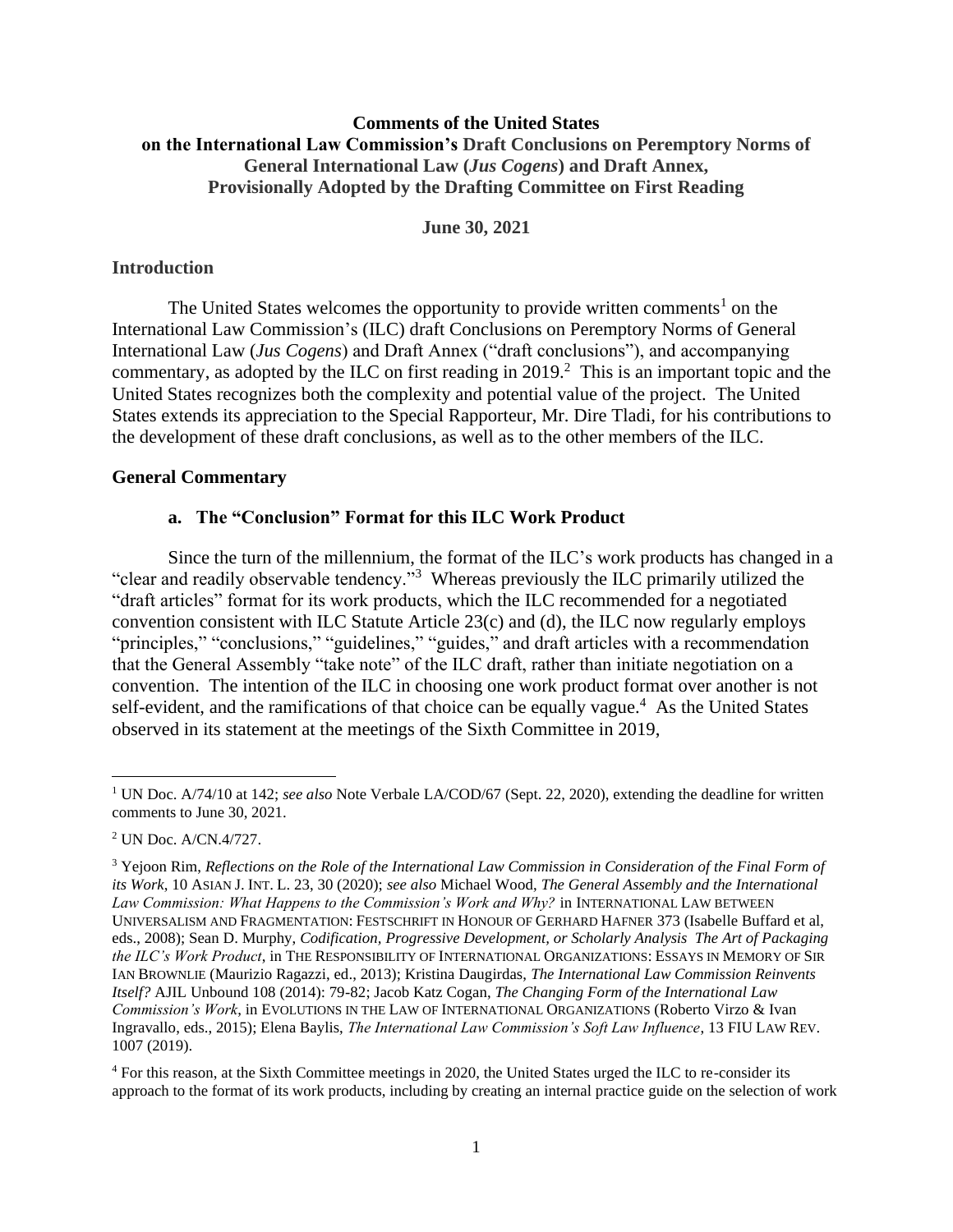As the ILC has increasingly moved away from draft articles, its work products have been variously described as conclusions, principles or guidelines. It is not always clear what the difference is among these labels, particularly when some of these proposed conclusions, principles, and guidelines contain what appear to be suggestions for new, affirmative obligations of States, which would be more suitable for draft articles.... It would be useful to have more transparency as to what the ILC intends by fashioning conclusions, principles, and guidelines, and whether any distinctions should meaningfully be drawn between them. A Commission delineation on this issue may also help avoid confusion as to what status should be afforded to the ILC's work in the absence of a clear expression of State consent to codification.<sup>5</sup>

The draft conclusions on peremptory norms of general international law (*jus cogens*) exemplify the confusion created by the lack of clear direction and guidance on ILC work product format. The draft conclusions include numerous proposed elements that constitute progressive development of the law. Several of these elements, particularly in draft conclusions 19 and 21, are drafted in a manner suggesting that they reflect binding obligations on States. Yet these supposed obligations have no basis in customary international law or in an international agreement.<sup>6</sup>

The United States urges the Commission, when issuing documents that are not intended to be adopted formally by States, such as "conclusions," "principles," "guidelines," or "guides," to be mindful of the limitations of such documents. Such documents should strive to codify existing law; otherwise, in the absence of adoption by States, these documents create confusion as to what the law is, as opposed to what the law might be. The United States also urges the Commission to consider developing a practice guide on the formats of its work products, so as to create greater consistency and transparency with respect to future projects.

#### **b. Lack of Relevant State Practice**

There is little State practice related to peremptory norms of general international law, including with respect to conflicting treaties, customary international law, and acts of international organizations. The commentary cites no examples, and the United States is not aware of any examples, of new treaties, customary international law, or acts of international organizations that contradicted existing *jus cogens*, and incidences of existing treaties violating later-emerging *jus cogens* are exceedingly rare*.* Thus, draft conclusions 10-14 and 16, which address these circumstances, clearly represent ILC suggestions for the progressive development

product format. *See* Statement of Julian Simcock, Deputy Legal Counselor, U.S. Mission to the United Nations, November 5, 2020.

<sup>5</sup> Statement of Marik A. String, Acting Legal Adviser, U.S. Department of State, October 29, 2019.

<sup>6</sup> The United States has raised similar concerns in its comments on the draft principles regarding protection of the atmosphere, as well as in its comments on the draft conclusions on customary international law. *See* Comments of the United States on the International Law Commission's Draft Guidelines to Provisional Application of Treaties, as adopted by the Commission on First Reading in 2018, December 15, 2019, available at [https://legal.un.org/docs/?path=../ilc/sessions/72/pdfs/english/pat\\_usa.pdf&lang=E;](https://legal.un.org/docs/?path=../ilc/sessions/72/pdfs/english/pat_usa.pdf&lang=E) Comments of the United States on the International Law Commission's Draft Guidelines on Protection of the Atmosphere, as adopted by the Commission on First Reading in 2018, December 15, 2019, available at https://legal.un.org/docs/?path=../ilc/sessions/72/pdfs/english/poa\_usa.pdf&lang=E.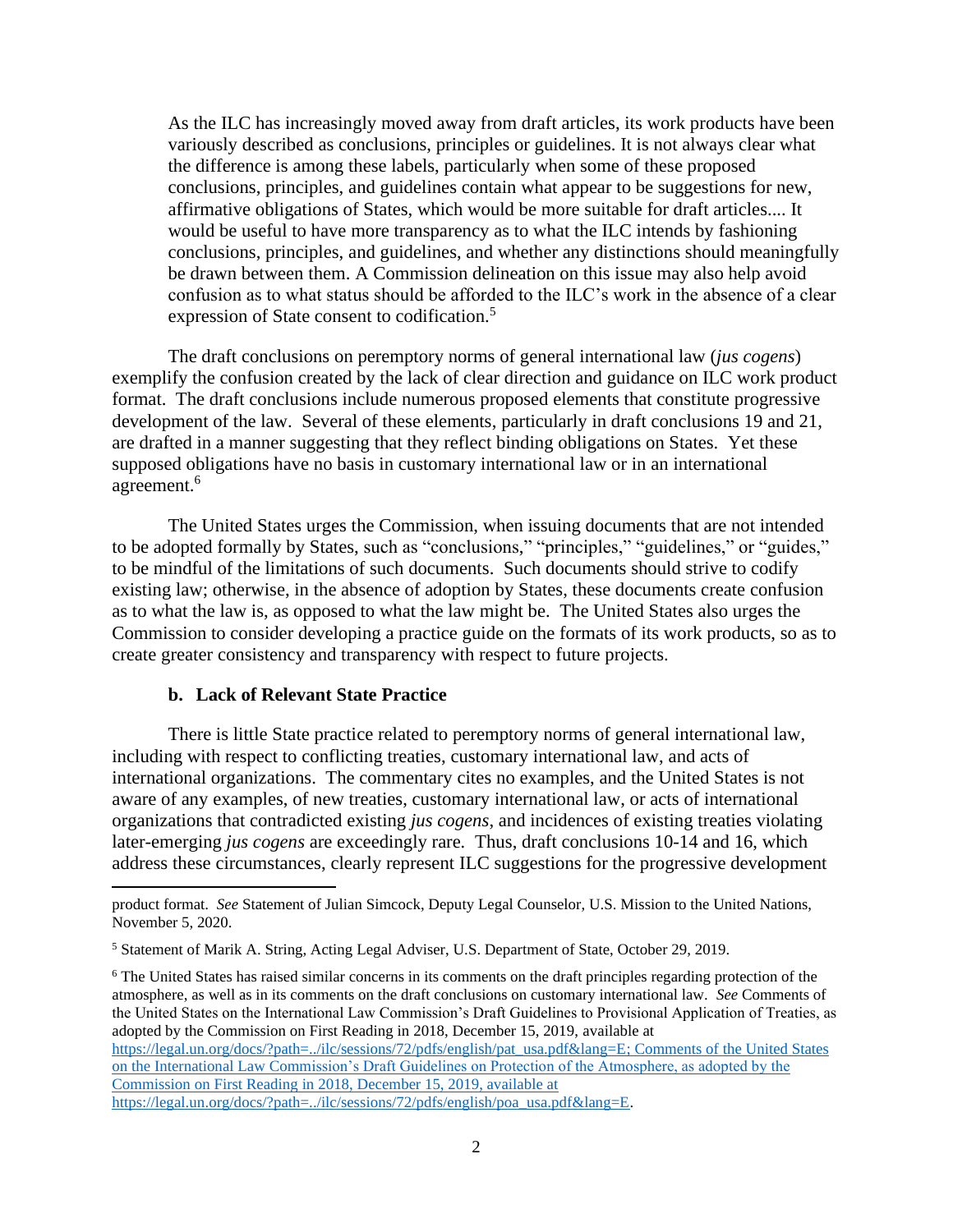of international law. While progressive development recommendations do not have to reflect *lex*  lata, they should generally draw on at least some State practice.<sup>7</sup> Although recommendations regarding progressive development may be appropriate in some Commission topics, we believe that they are not well-suited to this project. In any event, the United States urges the Commission to identify clearly in its commentary when it is codifying *lex lata*, and when it is proposing a progressive development in international law.

#### **Comments on the Draft Conclusions and accompanying commentary**

#### **Draft Conclusion 1 - Scope**

The United States has no comments regarding draft conclusion 1.

#### **Draft Conclusion 2 - Definition of a peremptory norm of general international law**

In general, this conclusion reflects provisions in the Vienna Convention on the Law of Treaties (VCLT), 8 including the VCLT's reference to the possibility of the modification of a *jus cogens* norm. Both the VCLT and the present draft conclusions assume that a *jus cogens* norm can be modified in the future. Neither the VCLT nor the present draft conclusions sufficiently address how an existing *jus cogens* norm can be modified by a subsequent treaty or rule of customary international law when any such treaty or rule, according to these draft conclusions, would be void *ab initio*. 9

## **Draft Conclusion 3 - General nature of peremptory norms of general international law**

This conclusion describes "characteristics" of *jus cogens* norms beyond the VCLT definition reflected in draft conclusion 2. Draft conclusion 3 is unnecessary, and only serves to confuse the otherwise relatively clear standard in draft conclusion 2 and the criteria for identification of *jus cogens* norms in draft conclusion 4. The United States agrees with the view expressed by some ILC Members that the "characteristics" described in draft conclusion 3 "have an insufficient basis in international law, unnecessarily conflate the identification and effects of these norms, and risk being viewed as additional criteria for determining whether a specific peremptory norm of general international law (*jus cogens*) exists."<sup>10</sup>

First, it is unclear whether and how States would determine what the "fundamental values of the international community" might be. The commentary cites to several ICJ decisions regarding genocide, which describe the *jus cogens* norm at issue as "obligations which protect essential humanitarian values" and a violation of the relevant *jus cogens* norm as one that

<sup>7</sup> *See* Yearbook of the International Law Commission, Vol. II, Part 2, para. 238 (1997) (ILC topics should "be sufficiently advanced in stage in terms of State practice to permit progressive development and codification.")

<sup>8</sup> Vienna Convention on the Law of Treaties art. 32, opened for signature May 23, 1969, 1155 U.N.T.S. 331, Art. 53.

<sup>9</sup> *See* discussion of draft conclusion 14, *infra*.

<sup>10</sup> UN Doc. A/74/10 at 151.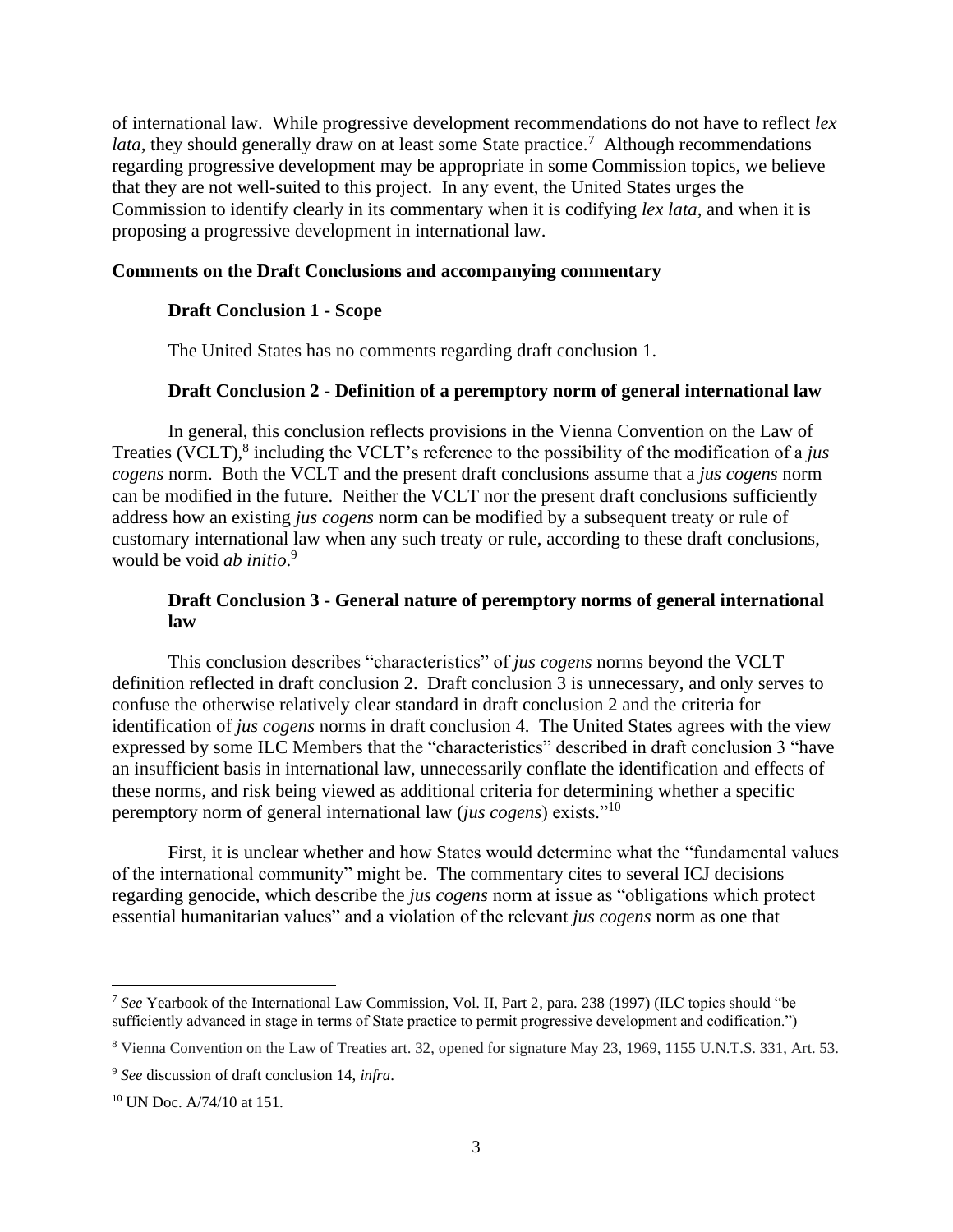"shocks the conscience of mankind."<sup>11</sup> Neither of these examples casts much light on what is intended by the broader term "fundamental values of the international community" adopted by the ILC. The phrase used in the draft conclusions appears to have been paraphrased from the U.S. Ninth Circuit opinion in *Siderman de Blake v. Argentina*, which described *jus cogens* norms as "derived from values taken to be fundamental by the international community."<sup>12</sup> The phrase "values taken to be" was omitted in the ILC's draft conclusions, but is important in the *Siderman de Blake* analysis. The "taken" aspect of *Siderman de Blake* is reflected not in draft conclusion 3, but rather in draft conclusion 4, which requires that the *jus cogens* norm be "accepted and recognized" as such. In any event, the decision in *Siderman de Blake* does not provide any clarity on the phrase "fundamental values of the international community" adopted by the ILC.

Second, the description of the *jus cogens* norm as "hierarchically superior" is redundant and has little or no practical benefit. Although various scholarly works describe this "hierarchy,"<sup>13</sup> it is sufficient to describe *jus cogens* norms as "peremptory," as those from which no derogation is permitted, and as those which are applicable *erga omnes* and as general international law. All of these more specific descriptions of *jus cogens* norms are wellaccepted.<sup>14</sup>

For the sake of clarity and economy, the United States proposes that conclusion 3 be deleted from the draft conclusions. To the extent that this conclusion remains, the United States notes that while draft conclusion 2 refers to the "international community of States as a whole," draft conclusion 3 refers to the "international community." For consistency, draft conclusion 3, if retained, should be changed to refer to the "international community of States as a whole," or, if the ILC intended some difference by its use of the phrase "international community," that difference should be clearly stated in the commentary.

<sup>11</sup> UN Doc. A/74/10 at 151, *citing Reservations to the Convention on the Prevention and Punishment of the Crime of Genocide, Advisory Opinion,* I.C.J. Reports 1951, 15, 23, and *Application of the Convention on the Prevention and Punishment of the Crime of Genocide (Bosnia and Herzegovina v. Serbia and Montenegro), Judgment,* I.C.J. Reports 2007, 43, 110–111, *Application of the Convention on the Prevention and Punishment of the Crime of Genocide (Croatia v. Serbia), Judgment,* I.C.J. Reports 2015, 3, 46.

<sup>12</sup> UN Doc. A/74/10 at 152, *citing Siderman de Blake v. Republic of Argentina*, United States Court of Appeals, 965 F.2d 699, 715 (9th Cir 1992).

<sup>13</sup> *See, e.g.*, Thomas Weatherall, JUS COGENS: INTERNATIONAL LAW AND SOCIAL CONTRACT (CUP 2015) at 158- 160, and citations therein. *See also* UN Doc. A/74/10 at 154-155 (citing court decisions referencing the "hierarchical" nature of *jus cogens*). The phrase "hierarchically superior" is the sole legal or theoretical support provided in the commentary to draft conclusion 16, relating to acts of international organizations, including Security Council resolutions. *See* A/74/10 at 189, paragraph 4. U.S. concerns regarding draft conclusion 16 are addressed *infra*.

<sup>&</sup>lt;sup>14</sup> The United States does not have a strong objection to the phrase "universally applicable," but notes that it is redundant of the phrase "general international law" used elsewhere in the conclusions (defined as a law that "has equal force for all members of the international community"<sup>14</sup>), as well as conclusion 17 addressing the *erga omnes* application of *jus cogens*.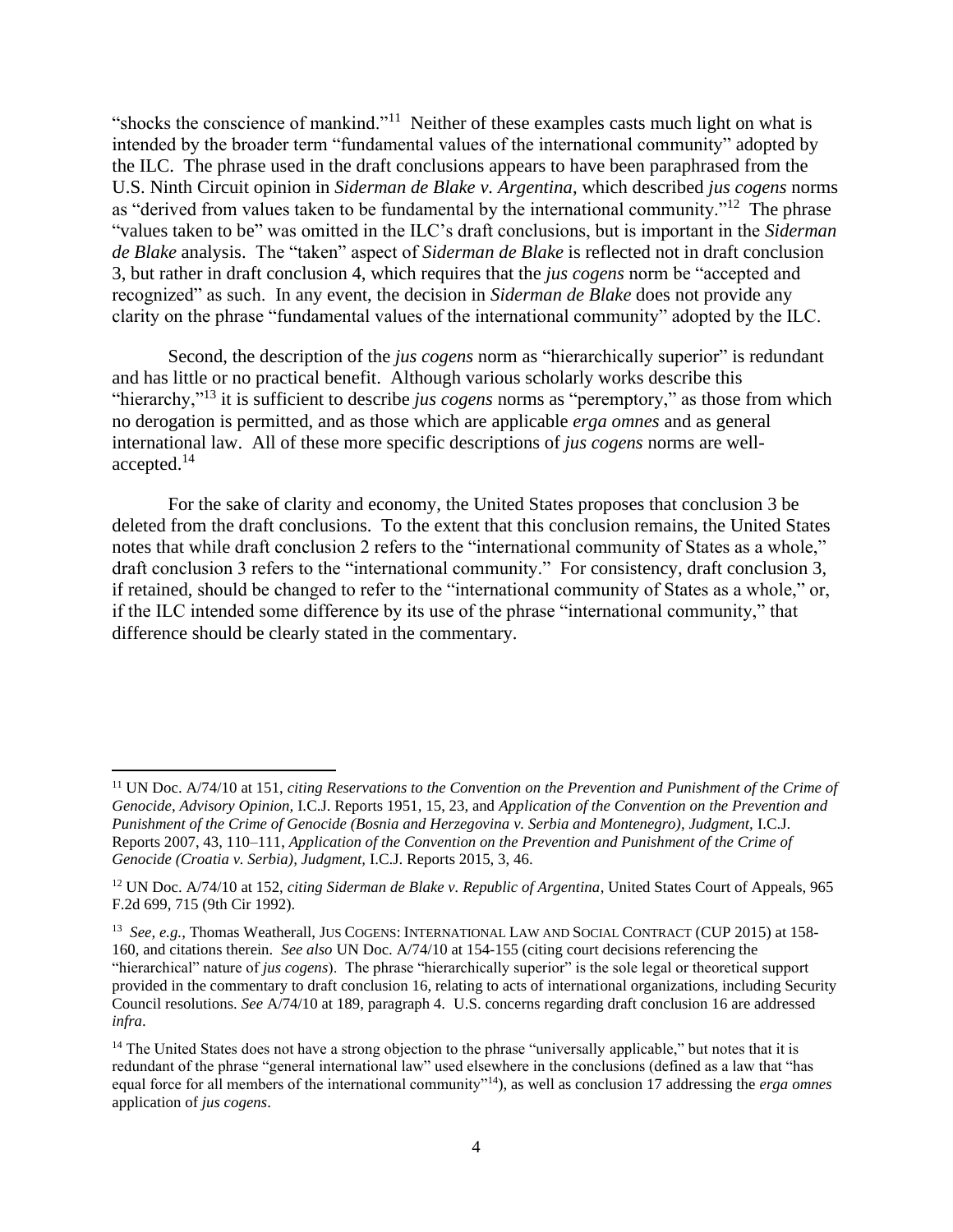### **Draft Conclusion 4 - Criteria for the identification of a peremptory norm of general international law (***jus cogens***)**

As noted above, draft conclusion 3 is redundant with draft conclusion 4. The United States favors deletion of draft conclusion 3, but the retention of draft conclusion 4 which, unlike draft conclusion 3, is reflective of VCLT Article 53. As noted with respect to draft conclusion 2, the ILC has not sufficiently addressed with respect to draft conclusion 4 how a *jus cogens* norm can be modified. 15

# **Draft Conclusion 5 - Bases for peremptory norms of general international law (***jus cogens***)**

This conclusion, like draft conclusion 3, is an unnecessary gloss on other draft conclusions that have greater support. It is largely redundant of draft conclusions 6 and 7, which specify precisely how a norm is "accepted and recognized" as a *jus cogens* norm (the criterion spelled out in draft conclusion 4).

Draft conclusion 5 is also unsupported. The United States is particularly concerned by the statement in draft conclusion 5(2) that "general principles of law may also serve as bases for peremptory norms of general international law." As recognized by at least some ILC members, there is no State practice or international jurisprudence to support this conclusion.<sup>16</sup> It seems unlikely that well-understood general principles of law – good faith, laches, *res judicata*, and the like – provide a basis for peremptory norms of general international law. The draft conclusions seem to be advancing this proposition simply because general principles of law are one of the sources of international law, without reflection on whether it is in fact a source of *jus cogens*.

More generally, draft conclusion 5 seems to place treaties and general principles on equal footing with customary international law as bases for *jus cogens*, but it is well established that *jus cogens* is a species of customary international law. The same cannot be said of treaties and general principles. General principles in theory may influence the formation of customary international law, but that does not mean that general principles are themselves "bases" of peremptory norms in the same way as we would regard a rule of customary international law to form the basis of a *jus cogens* rule. To the extent that treaty provisions reflect *jus cogens*, this is because those treaty provisions have entered into customary international law that has been accepted and recognized as *jus cogens* (for example, provisions of the Genocide Convention).

The United States therefore proposes, for clarity and economy, that the entirety of draft conclusion 5, or at least draft conclusion 5(2), be deleted.

<sup>15</sup> *See* discussion of draft conclusion 14, *infra*.

<sup>16</sup> UN Doc. A/74/10 at 162.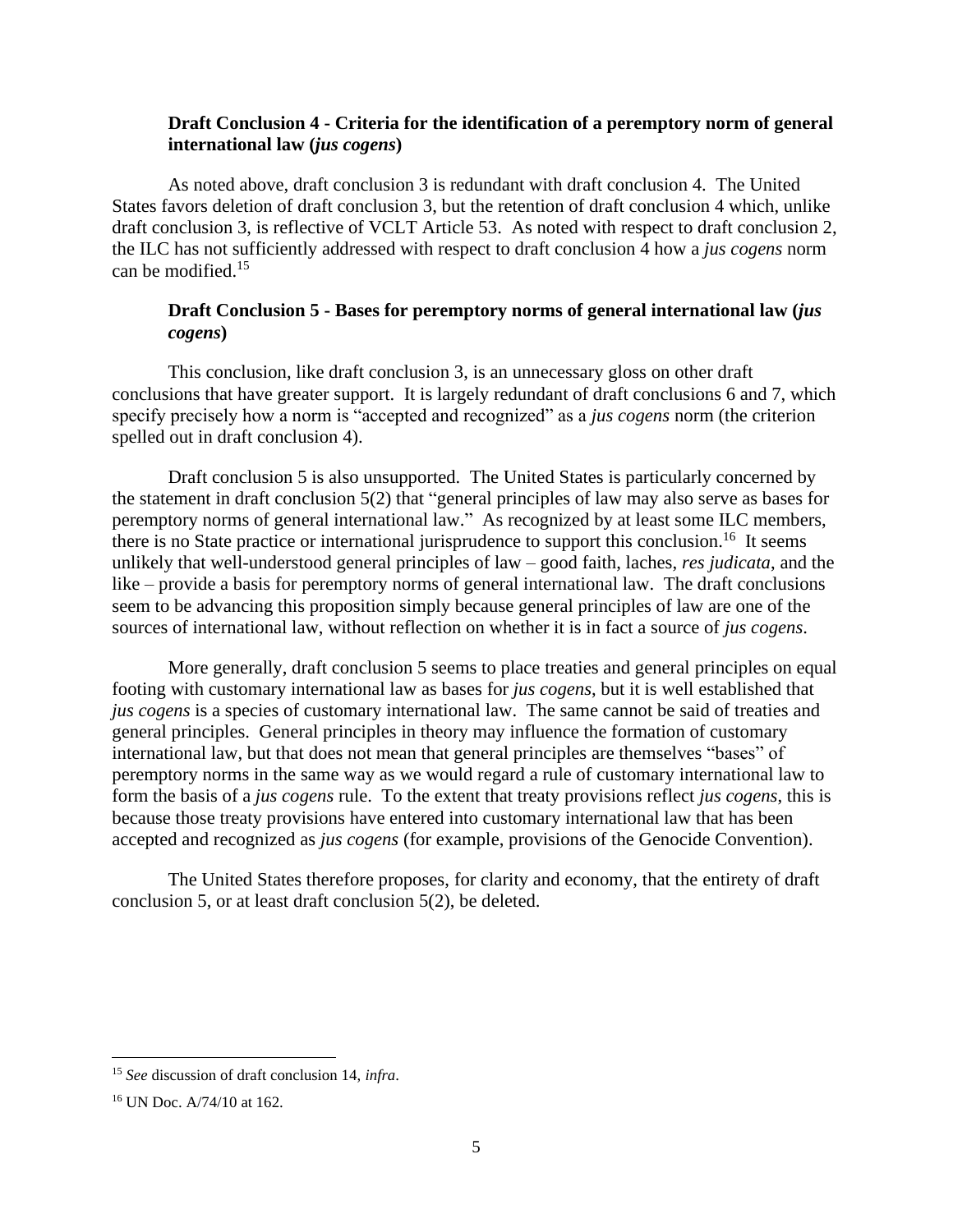#### **Draft Conclusion 6 – Acceptance and Recognition**

The United States generally supports this draft conclusion, which addresses acceptance and recognition. However, the purpose of draft conclusion 6(1), which states that the requirement of acceptance and recognition is of a different character in the context of *jus cogens* norms than in the context of other norms of general international law, is not obvious on its face. The commentary makes clear that this statement is meant to convey that for a norm to be *jus cogens*, states must accept and recognize the norm's peremptory nature. For clarity, the United States proposes that the ILC replace the current text of draft conclusion 6(1) with this statement from the commentary: "Acceptance and recognition, as a criterion of peremptory norms of general international law (*jus cogens*), concerns the question whether the international community of States as a whole recognizes a rule of international law as having peremptory character."<sup>17</sup> In the alternative, as this may be redundant of draft conclusion 4(b), the ILC might consider deleting draft conclusion 6(1), preserving draft conclusion 6(2) (addressing evidence of acceptance and recognition).

#### **Draft Conclusion 7 – International community of States as a whole**

For purposes of these draft conclusions, it is sufficient to state that acceptance or rejection by the "international community of States as a whole" is necessary to establish *jus cogens*. This standard is accurately stated in draft conclusion 7(1), and provides States with guidance on the appropriate standard, but also provides flexibility to conduct their assessment considering "the international community as a singular entity whose values and interests reflect holism rather than aggregation."<sup>18</sup> How the views of the "international community of States as a whole" might be determined should be decided on a case-by-case basis, based on the evidence addressed in draft conclusion 8.

If more detail is needed, the ILC may begin with the well-accepted threshold for State practice sufficient to establish customary international law detailed by the International Court of Justice in the judgment for the *North Sea Continental Shelf* cases.<sup>19</sup> That standard requires that State practice must be "extensive and virtually uniform" to support the identification of customary international law. As the ILC wrote in its 2018 commentary to the draft conclusions on identification of customary international law (CIL Conclusions) with respect to the "extensive and virtually uniform" requirements, "no absolute standard can be given for either requirement; the threshold that needs to be attained for each has to be assessed taking into account of context.<sup>"20</sup> Certainly, the standard for establishing *jus cogens* can be no less than what is required to establish customary international law.

<sup>17</sup> UN Doc. A/74/10 at 164.

<sup>18</sup> Weatherall, *supra* n. 13, at 29.

<sup>19</sup> *North Sea Continental Shelf Cases*, Judgement, ICJ Reports 1969, 3, 43.

<sup>20</sup> UN Doc. A/73/10 at 136.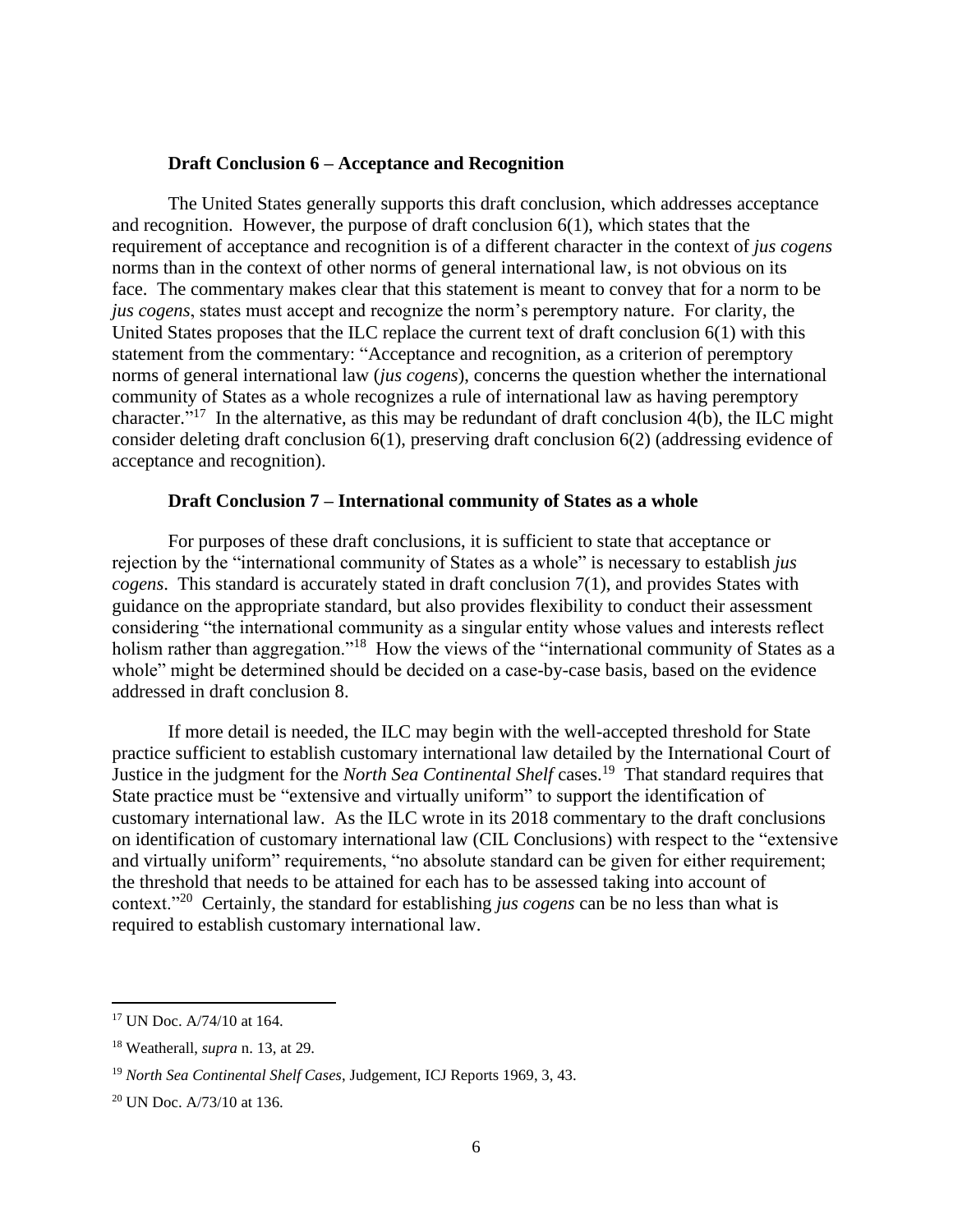The United States strenuously objects to defining the "international community of States as a whole" to mean "a very large majority of States," as currently reflected in draft conclusion  $7(2)$ . Such a definition has several detrimental effects.<sup>21</sup> First, it undermines the well-accepted standard for customary international law established by the International Court of Justice in the North Sea Continental Shelf case.<sup>22</sup> Second, it is inconsistent with the CIL Conclusions, which did not include a "very large majority" standard.<sup>23</sup> Third, the ILC's standard of "a very large majority of States" opens the possibility that a State, court, or other assessor of *jus cogens* would define a norm as peremptory even where a significant number of States do not recognize it as such. The United States therefore urges that draft conclusion 7(2) be deleted in its entirety.

With respect to draft conclusion 7(3), the United States agrees that the positions of nonstate actors do not form a part of the acceptance and recognition by the international community of States as a whole that is required for the formation of peremptory norms of general international law. However, the extent to which the positions of non-state actors may be "relevant in providing context" for assessing such recognition and acceptance is unclear. Before the ILC adopts such an assertion, States should have the opportunity to review and respond to a further explanation as to how and when the ILC believes non-state entities are relevant in this context.

#### **Draft Conclusion 8 - Evidence of acceptance and recognition**

The United States finds draft conclusion 8(1) acceptable and has no objection to most of draft conclusion 8(2). However, the United States does not agree that evidence of acceptance and recognition that a norm is peremptory includes resolutions adopted by an international organization or at an intergovernmental conference.

The commentary does not address such resolutions, so we cannot determine the specific rationale for including them in draft conclusion 8(2). The commentary generally cites, however, to Conclusion 10(2) of the CIL Conclusions<sup>24</sup> as a source of the list in draft conclusion  $8(2).^{25}$  There is a crucial difference, however, between the list detailed in the CIL Conclusions,

 $^{21}$  As noted by Thomas Weatherall in his treatise, the phrase "as a whole" was defined by the chairman of the VCLT drafting committee as "a very large majority" of States (Weatherall, *supra n.* 13, at 28), but the VCLT itself does not include this definition.

<sup>22</sup> The commentary to the current draft conclusions provides little support for deviating from the *North Sea Continental Shelf* standard. In fact, in a footnote to the commentary supporting the "very large majority" proposal, the standard is described as "overwhelming majority," a different and arguably higher standard. According to the commentary, some ILC members preferred the higher standard that acceptance and recognition be of "the overwhelming majority of States," "virtually all States," or "the entire international community as a whole." A/74/10 at 168. Although the United States does not support any derivation from the *North Sea Continental Shelf* standard, all of these standards create a higher threshold than the "very large majority of States" standard currently in draft conclusion 7(2).

<sup>&</sup>lt;sup>23</sup> ILC draft conclusions on identification of customary international law, conclusion 8.

 $24$  UN Doc. A/73/10 at 120.

<sup>25</sup> UN Doc. A/74/10 at 169.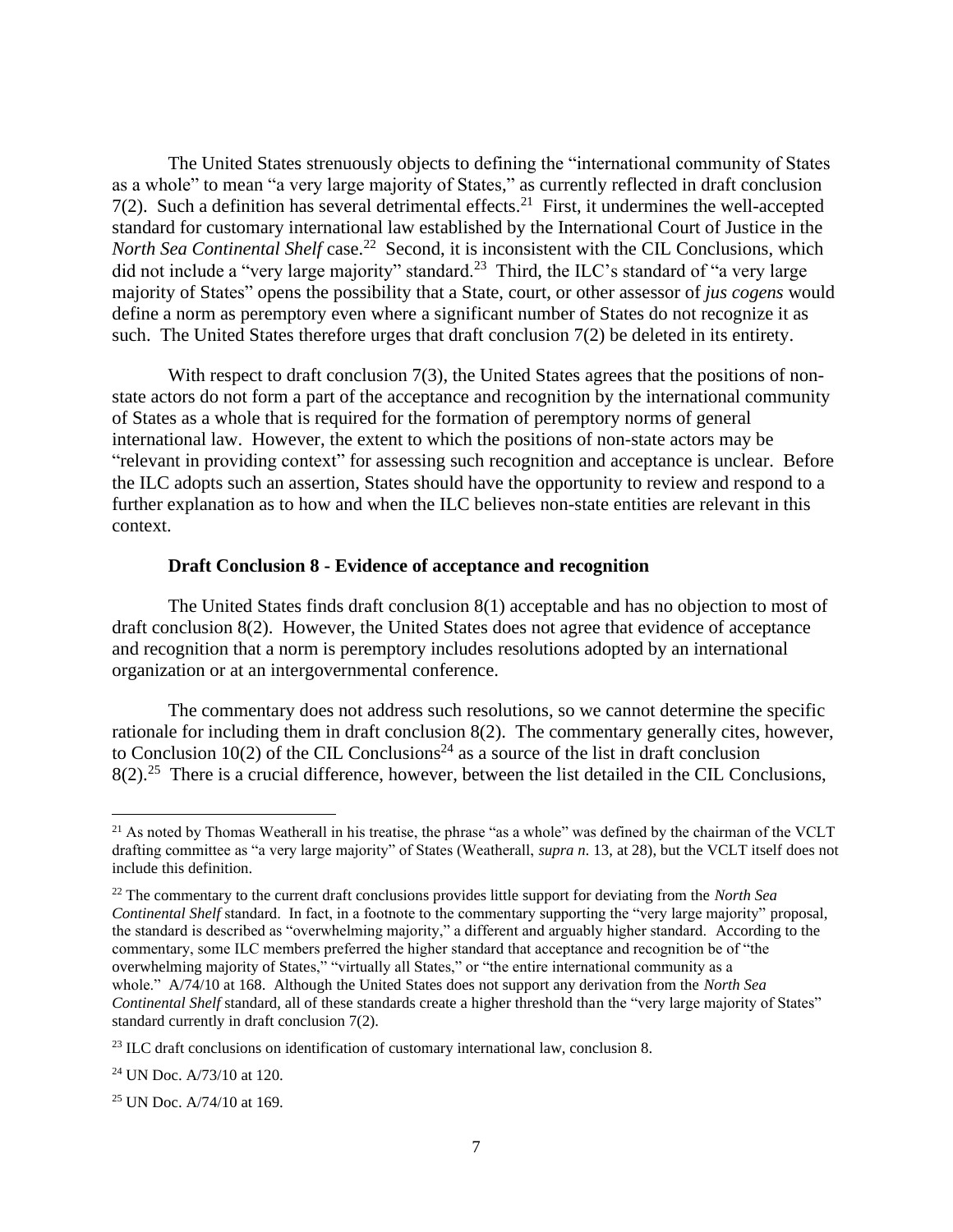and the list in draft conclusion 8(2) of the present draft conclusions. The final category of evidence listed in the CIL Conclusions is described as "**conduct in connection with** resolutions adopted by an international organization or at an intergovernmental conference." This form of evidence makes sense in determining CIL, including peremptory norms; the **conduct** of a State in the context of intergovernmental negotiations may constitute State practice.<sup>26</sup> But the resulting resolutions as such are not evidence of *opinio juris;* rather, it is the State practice associated with them that might constitute relevant evidence. Such resolutions are often adopted by consensus and are the result of political negotiations, and therefore may not reflect the legal views of all, or even a majority, of the States involved. Even for resolutions that are adopted by vote, States may have a variety of political and diplomatic reasons for voting for or against a resolution; such votes do not reflect reliable State practice undertaken out of a sense of legal obligation.<sup>27</sup> To determine whether a principle articulated in a resolution is currently accepted and recognized as a peremptory norm, it would be necessary to look to other sources of evidence.

Furthermore, not all "decisions of national courts" are relevant to whether a particular norm is accepted as a peremptory norm of general international law. Whether a national court decision is material depends on the facts of the case and the level of the court in the domestic judicial hierarchy.

The United States therefore proposes that draft conclusion 8(2) be amended as follows:

(2) Such forms of evidence include, but are not limited to: public statements made on behalf of States; official publications; government legal opinions; diplomatic correspondence; legislative and administrative acts; **relevant** decisions of national courts; treaty provisions; and **State conduct in connection with** resolutions adopted by an international organization or at an intergovernmental conference.

# **Draft Conclusion 9 - Subsidiary means for the determination of the peremptory character of norms of general international law**

The United States recognizes that the text of draft conclusion 9 mirrors Article 38(1)(d) of the ICJ Statute, which details the means for determining the content of international law generally. In the specific context of customary international law, and especially *jus cogens*, the United States reiterates that what is necessary is an analysis of the practice and views of States.

<sup>&</sup>lt;sup>26</sup> The commentary appears to recognize this omission, describing the last category of evidence of acceptance and recognition as follows: "States also routinely express their views about the peremptory character of particular norms through **public statements and statements** in international fora." UN Doc. A/74/10 at 170 (emphasis added). This description more accurately captures the "conduct" standard included in the CIL Conclusions.

<sup>27</sup> For more discussion of this issue, *see* Comments of the United States regarding the ILC Draft Conclusions on the Identification of Customary International Law (January 5, 2018), available at DIGEST OF UNITED STATES PRACTICE IN INTERNATIONAL LAW (2019) at 258.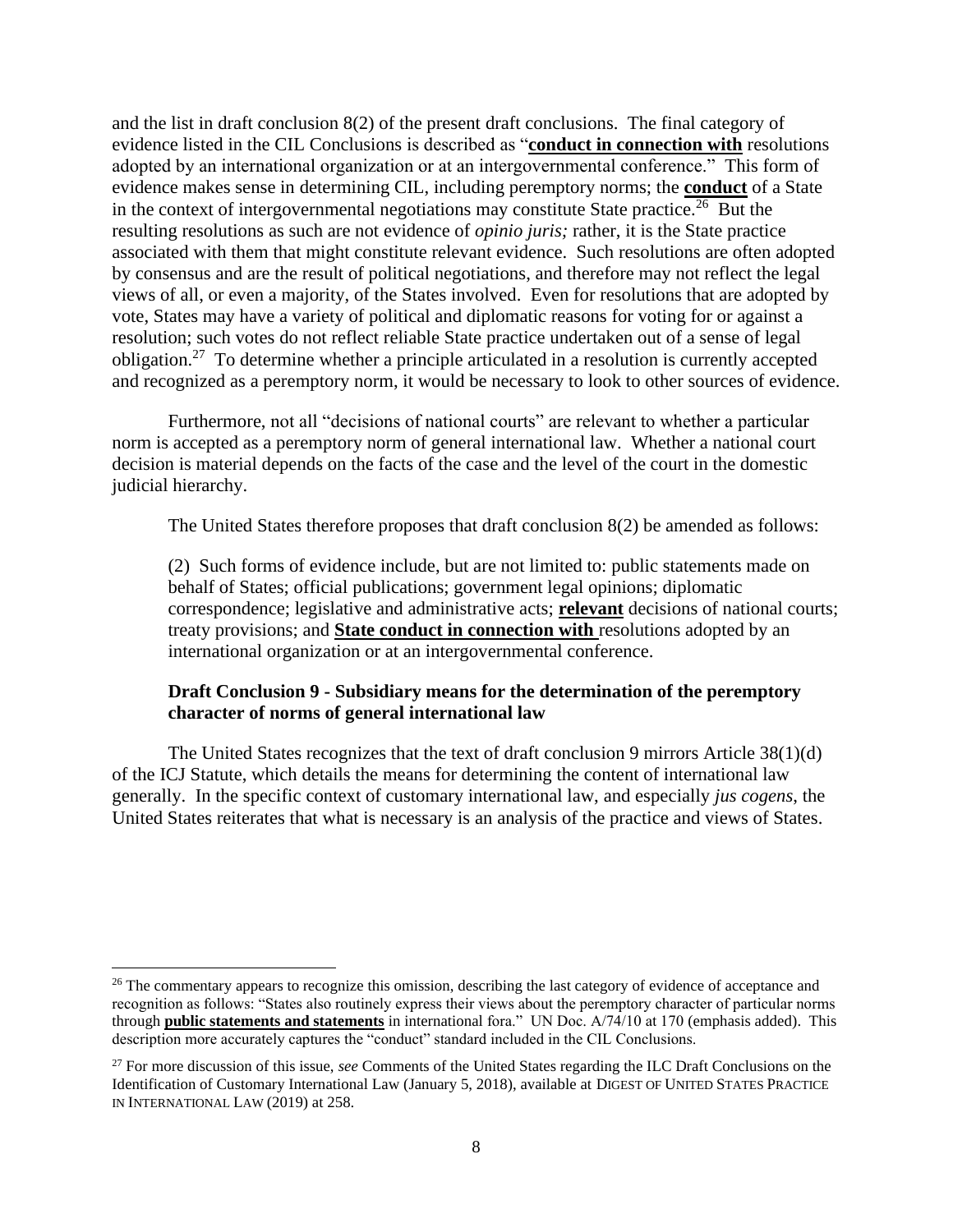## **Draft Conclusion 10 - Treaties conflicting with a peremptory norm of general international law (***jus cogens***)**

Draft conclusion 10 is the first in a series of draft conclusions addressing conflicts between various international law obligations and peremptory norms of general international law (draft conclusions 10-14, and 16). The United States reiterates at the outset that there is little or no State practice with respect to any of these provisions. The United States is therefore of the view that draft conclusions 10-14 and 16 should be deleted, for the reasons discussed above. If some or all of these conclusions remain, the ILC should clearly identify them as proposals for the progressive development of international law.

If draft conclusion 10 remains, the United States notes that the word "emerges" in draft conclusion 10(2), while drawn from the VCLT, does not reference the actual criteria for the establishment of a *jus cogens* norm detailed elsewhere in the draft conclusions: acceptance and recognition. The concept of "emergence" may therefore confuse the analysis of how *jus cogens* norms are formed. Specifically, the "emergence" concept may confuse the existence of a *jus cogens* norm with its content; while the "emergence" of a new *jus cogens* norm is an exceedingly rare occurrence, the precise content of *jus cogens* norms may shift more regularly and may be subject to debate. The United States requests that, if draft conclusion 10 remains, the commentary should make explicit that "emergence" refers to the "acceptance and recognition" standard used elsewhere in the conclusions.

Furthermore, this draft conclusion is inconsistent with draft conclusion 11. Draft conclusion 10(2) states that if a new *jus cogens* norm "emerges," an existing conflicting treaty is void and that the parties are "released" from all obligations under those treaties. Draft conclusion 11(2), on the other hand, makes clear that a treaty that is in conflict with a later-intime *jus cogens* norm may survive, so long as the offending provision is separable from the remaining treaty.

As discussed below, the United States has concerns about the content of draft conclusion 11. If draft conclusion 11 remains as drafted, draft conclusion 10(2) should read "If a new peremptory norm of general international law (*jus cogens*) emerges and is in conflict with an existing treaty, that treaty becomes void and terminates, **subject to the separability of the treaty provisions addressed in Conclusion 11**. The parties to such a treaty are released from any obligation further to perform the treaty."

## **Draft Conclusion 11 - Separability of treaty provisions conflicting with a peremptory norm of general international law (***jus cogens***)**

Draft conclusion 11 is also unsupported by State practice. The commentary for draft conclusion 11(2) cites to the VCLT for the differential treatment offered to treaties that pre-date and post-date a *jus cogens* norm, but the VCLT is unclear on this issue. 28 VCLT Article 44(5) states that any treaty subject to Article 53 is not subject to separability. Article 53, in turn, addresses a treaty that violates existing *jus cogens* at the time of the treaty's conclusion; such treaties are "void." This analysis is reflected in draft conclusion  $10(1)$  – a treaty is void in its

<sup>28</sup> UN Doc. A/74/10 at 178.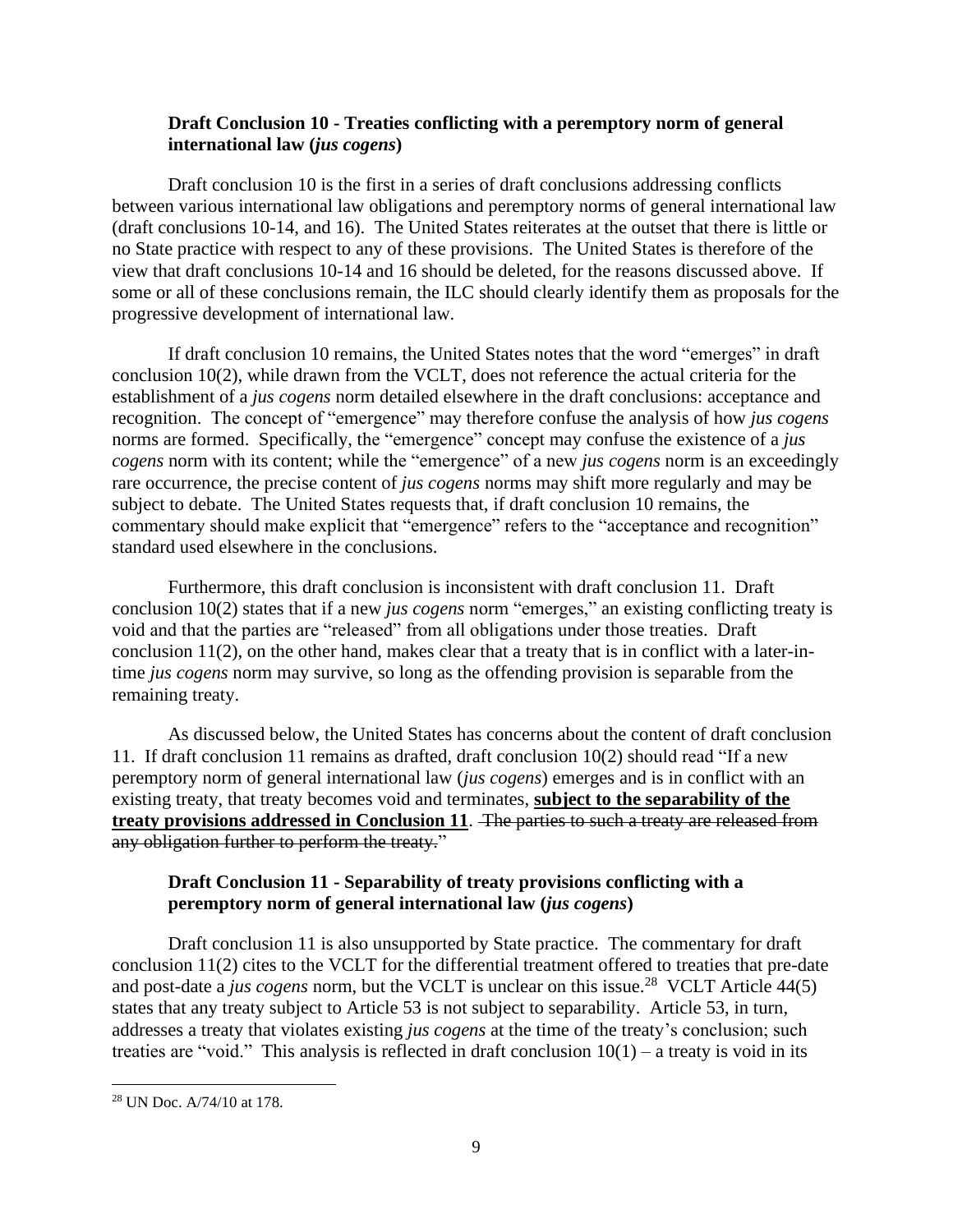entirety if any portion of it conflicts with *jus cogens*. As Mark Villiger explains in his commentary on the VCLT, "no separation of the provisions of the treaty is permitted" in such cases.<sup>29</sup>

Conclusion  $11(2)$ , on the other hand, makes explicit what the VCLT could be read as assuming, but does not explicitly state. With respect to *jus cogens* norms that are accepted and recognized after the treaty enters into force, VCLT Article 64 states that the "existing treaty which is in conflict with that norm becomes void and terminates." Article 64 does not expressly bar separability and the issue is not otherwise addressed in Article 44(5), and thus, according to Villiger, VCLT Article 64 "envisages the separability of treaty provisions" for existing treaties that violate *jus cogens* norms.<sup>30</sup> Such an assumption, however, was not made clear in the VCLT.

Given that there is no State practice in this area, we do not see any reason for the present draft conclusions to explicitly resolve this issue, particularly in a way that goes beyond the text of the VCLT. The United States therefore proposes that draft conclusion 11(2) be deleted. If draft conclusion 11(2) remains, the United States proposes that, as with draft conclusion 10, "emergence" be specifically equated with the acceptance and recognition standard in the commentary.

## **Draft Conclusion 12 - Consequences of the invalidity and termination of treaties conflicting with a peremptory norm of general international law (***jus cogens***)**

This draft conclusion is also not based on any State practice and should be deleted. To the extent the ILC is inclined to preserve this conclusion, the commentary should make clear that the word "emergence" is specifically equated with the acceptance and recognition standard.<sup>31</sup>

Furthermore, draft conclusion 12(2) eliminates the phrase "of the parties" that appears in VCLT Article 71(2)(b), which the draft conclusion otherwise mirrors. The VCLT states that the termination of the treaty "does not affect any right, obligation or legal situation **of the parties** created through the execution of the treaty…." The commentary to the draft conclusions does not address the deletion of this phrase. In the absence of any State practice on this issue, to the extent that the ILC is inclined to deviate from the VCLT's language – which represents the only significant statement made by States on the point – it should explain its reason for doing so.

The United States is also concerned about the use of the ambiguous phrase "legal situation." Recognizing that this phrase is sometimes used in international humanitarian law or, in a different context, the ILC draft articles on State responsibility, it remains unclear what the phrase "legal situation" means in this context, and how a "legal situation" is to be distinguished from a legal obligation or legal right. The word "situation" is used again in draft conclusion 19;

<sup>&</sup>lt;sup>29</sup> Mark E. Villiger, COMMENTARY ON THE 1969 VIENNA CONVENTION ON THE LAW OF TREATIES (Brill, 2008) at 568.

<sup>30</sup> *Id*.

 $31$  If, contrary to the U.S. view, the ILC maintains the portions of draft conclusion 11 that reflect the unstated and unsupported assumption read into VCLT Article 64 that a treaty is separable where it violates a later-emerging *jus cogens* norm, draft conclusion 12(1) should be revised to read "Parties to a treaty which is void **in whole or in part**…"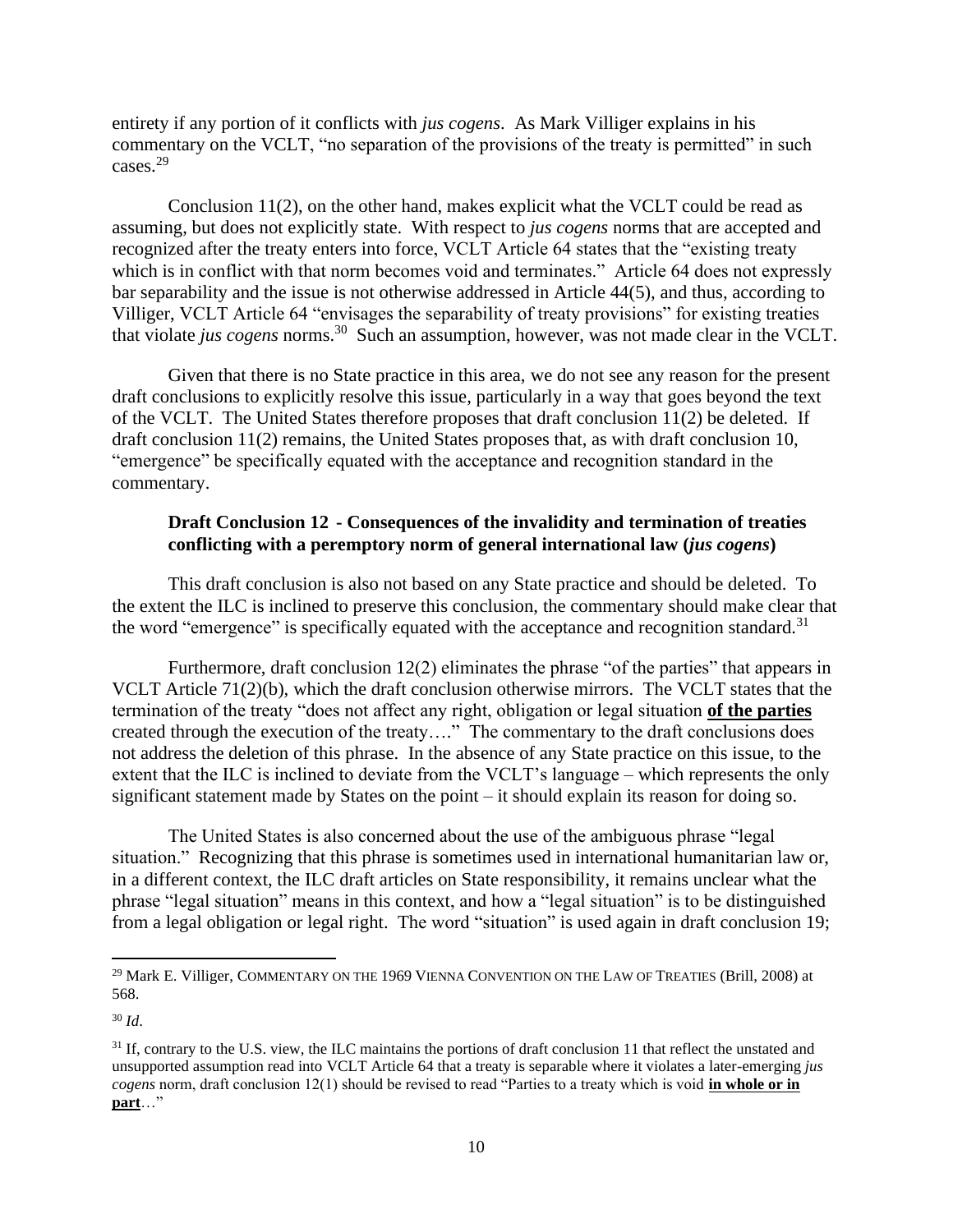the U.S. concern applies to both draft conclusions, and we will discuss this concern in more detail with respect to that conclusion.

### **Draft Conclusion 13 – Absence of effect of reservations to treaties on peremptory norms of general international law (***jus cogens***)**

Draft conclusion 13 is unsupported by State practice and should be deleted.

### **Draft Conclusion 14** - **Rules of customary international law conflicting with a peremptory norm of general international law (***jus cogens***)**

The lack of State practice supporting the provisions in this "conflicts" section of the draft conclusions is most stark in draft conclusion 14. The commentary does not cite any examples of customary international law that has conflicted with *jus cogens*. Nor is such a problem likely to arise, given the "extensive and virtually uniform" State practice undertaken out of a sense of legal obligation that is required for customary international law. If State practice is "extensive and virtually uniform" so as to support one rule of customary international law, it is difficult to imagine how State practice would also support a contrary rule of *jus cogens.* Thus, draft conclusion 14 is unnecessary and should be deleted.

If draft conclusion 14 remains, assuming *arguendo* that somehow a rule of customary international law could conflict with a peremptory rule of general international law, it is also inconsistent with the well-accepted standard for the formation of customary international law. The only criteria to establish a rule of customary international law are State practice and *opinio juris*; conflict with other laws does not prevent the "existence" of a norm of customary international law. Draft conclusion 14(1) nonetheless asserts for the first time that "a rule of customary international law does not come into existence" if it conflicts with a *jus cogens* norm. It would be more accurate for draft conclusion 14(1) to state that "A rule of customary international law does not come into existence **is void** if it conflicts with a peremptory norm of general international law (*jus cogens*)". The use of the word "void" would be in keeping with draft conclusion 10, regarding the effect of *jus cogens* norms on treaties.

If the U.S. suggestion for draft conclusion 14(1) is accepted, then draft conclusion 14(2) is no longer necessary. The "void" rule would apply both to customary international law that conflicts with a pre-existing *jus cogens* norm, and customary international law that conflicts with a new *jus cogens* norm. To the extent that draft conclusion 14(2) remains, it is unclear on what basis customary international law that conflicts with a later "emerging" *jus cogens* norm could be severable, as indicated by the phrase "if and to the extent."

Draft conclusion 14(1) also indicates that the rule established therein is "without prejudice to the possible modification of a peremptory norm of general international law (*jus cogens*) by a subsequent norm of general international law having the same character." As indicated above with respect to draft conclusion 2, this assertion necessarily raises the question of how, if a conflicting customary international law norm "does not come into existence" or is otherwise void *ab initio*, a *jus cogens* norm may be modified by a subsequent norm of general international law having the same character. By the Commission's logic, the subsequent norm, to the extent it conflicts with the pre-existing *jus cogens* norm, may never come into existence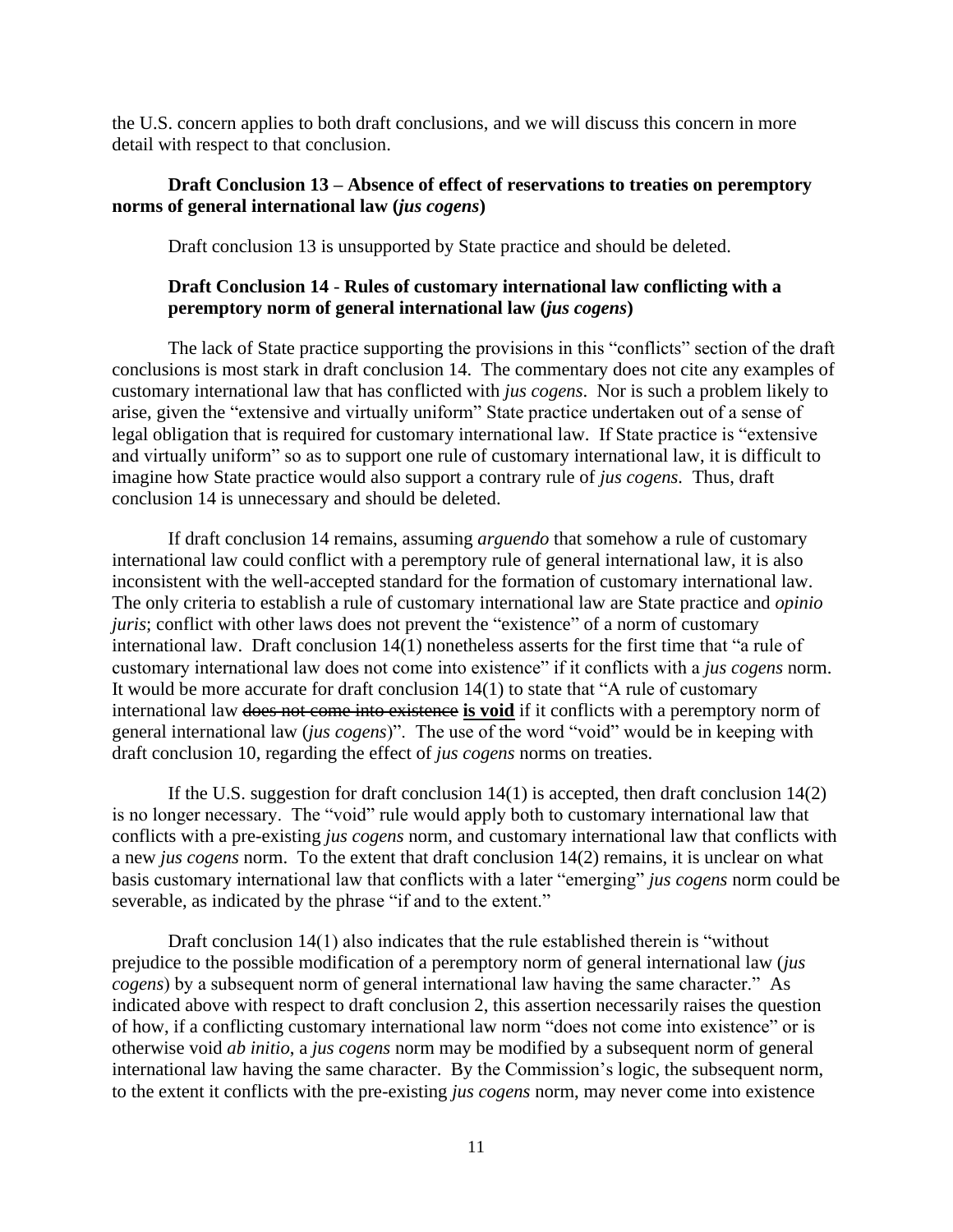sufficient to modify the pre-existing *jus cogens* norm. Further consideration of this complicated question is warranted, as there is significant disagreement among international legal scholars as to whether and how a *jus cogens* norm may be modified.<sup>32</sup>

Finally, with respect to draft conclusion 14(3), the United States agrees that the persistent objector rule may not prevent the application of a *jus cogens* norm once that norm has been accepted and recognized consistent with draft conclusions 4 and 6. However, the existence of persistent objectors is highly relevant to whether the norm has been accepted and recognized by the international community of States as a whole. The fact that the persistent objector rule may not apply after the *jus cogens* norm has been accepted and recognized – thus binding States to a norm to which they may have previously objected – underscores the need for the ILC to revise draft conclusion 7 as discussed above.

## **Draft Conclusion 15 - Obligations created by unilateral acts of States conflicting with a peremptory norm of general international law (***jus cogens***)**

This draft conclusion raises the same concern as draft conclusions 11 and 14, namely that there is differential treatment under the ILC draft conclusions for a new unilateral act of State that conflicts with existing *jus cogens* norms, as opposed to an existing unilateral act that conflicts with a new *jus cogens* norm. This difference, like in draft conclusion 14, is manifest in the phrase "if and to the extent" which appears in draft conclusion 15(2), but not draft conclusion 15(1). It is unclear on what basis a unilateral act of a State that conflicts with a later "emerging" *jus cogens* norm could be severable.

# **Draft Conclusion 16 - Obligations created by resolutions, decisions or other acts of international organizations conflicting with a peremptory norm of general international law (***jus cogens***)**

The United States maintains its objection, raised before the Sixth Committee in the general debate on the International Law Commission in both 2018 and 2019, to draft conclusion 16.<sup>33</sup> To the best of the United States' knowledge, no recognized international organization has issued a resolution, made a decision, or acted in a way that is contrary to a peremptory norm of general international law. Similar to draft conclusion  $14<sup>34</sup>$ , it is highly unlikely that there would be a sufficient number of supportive member states to secure adoption of a resolution or other binding decision that would be contrary to a peremptory norm of general international law.

Moreover, draft conclusion 16 and its commentary risk undermining the authority of the United Nations Security Council (UNSC) and the binding nature of UNSC resolutions issued

<sup>32</sup> *See discussions in* Alexander Orakhelashvili, PEREMPTORY NORMS IN INTERNATIONAL LAW (2008) at 128-130; G.J.H. van Hoof, RETHINKING THE SOURCES OF INTERNATIONAL LAW (1983) at 166-67 (1983); Robert Kolb, PEREMPTORY INTERNATIONAL LAW – JUS COGENS: A GENERAL INVENTORY (2015) at 101-102.

<sup>&</sup>lt;sup>33</sup> Statement of Jennifer Newstead, Legal Adviser, U.S. Department of State, October 31, 2018; Statement of Marik A. String, Acting Legal Adviser, U.S. Department of State, October 29, 2019.

<sup>34</sup> *See* comments regarding draft conclusion 14, *supra*.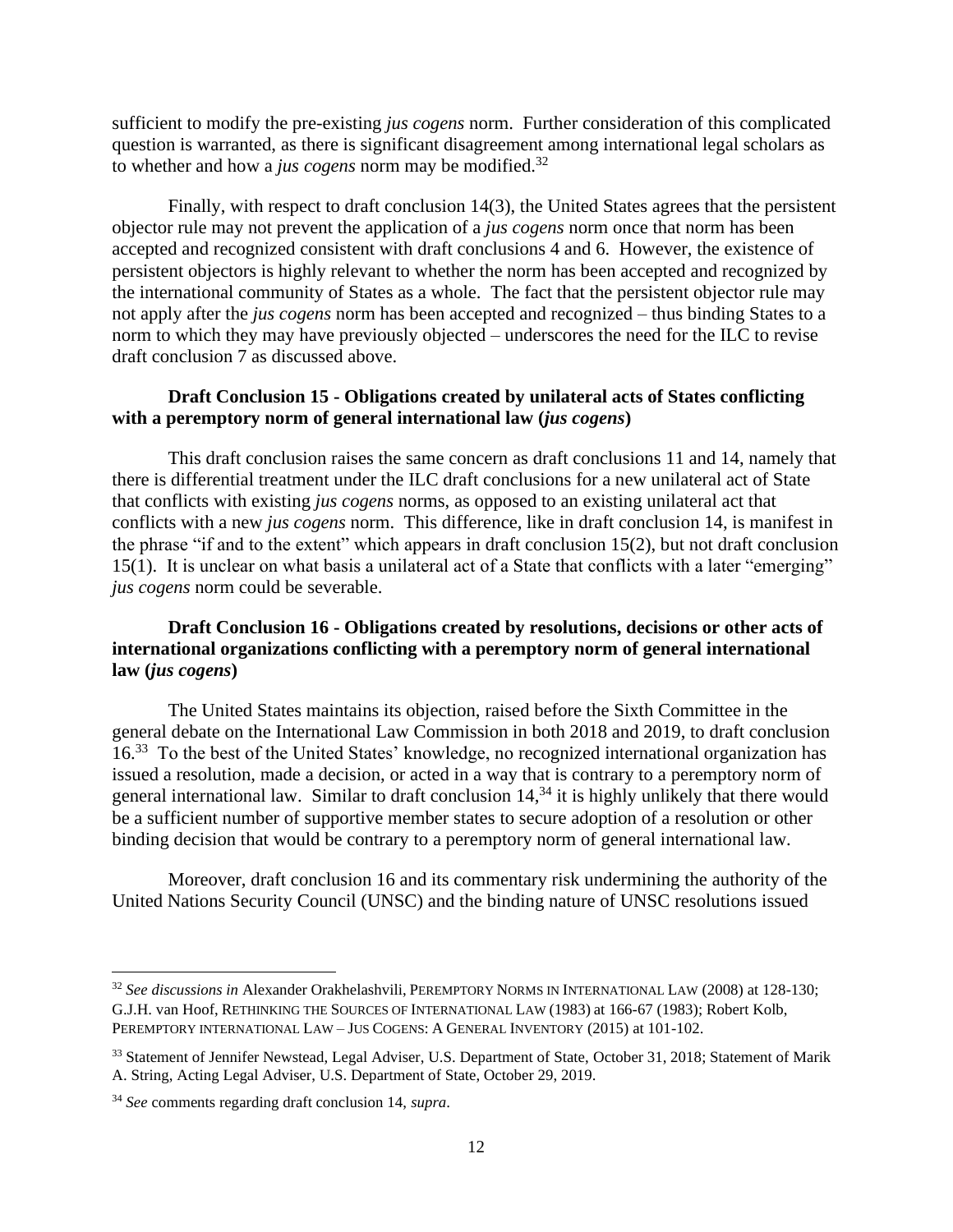under Chapter VII of the UN Charter.<sup>35</sup> The commentary states expressly that draft conclusion 16 would apply to binding UNSC resolutions. This statement could invite States, irrespective of Article 103 of the UN Charter, to disregard or challenge binding UNSC resolutions by relying on *jus cogens* claims, even disputed or unsupported claims. Given the lack of agreement on what constitutes *jus cogens* norms, such challenges are a real possibility and could impede the Council's efforts to address threats to international peace and security. Primary responsibility under the UN Charter for the maintenance of international peace and security lies with the UNSC,<sup>36</sup> and yet draft conclusion 16 and its commentary suggest there is a basis for States to take or refrain from taking actions mandated by the Council (and thereby binding on UN Member States) to address situations it has determined pose a threat to that peace and security.

Given the unlikelihood that the UNSC would issue a resolution or take any other decision contrary to a *jus cogens* norm, there is no reason to jeopardize the authority or effectiveness of UNSC resolutions by including draft conclusion 16. In light of this risk, coupled with the lack of any demonstrable need to address this hypothetical, the United States is strongly of the view that draft conclusion 16 must be deleted.<sup>37</sup>

## **Draft Conclusion 17 – Peremptory norms of general international law (***jus cogens***) as obligations owed to the international community as a whole (obligations** *erga omnes***)**

Draft conclusion 17(1) refers to obligations to the "international community as a whole." The United States recognizes that this term was used by the International Court of Justice in *Barcelona Traction*, in reference to obligations *erga omnes*. 38 In the context of the draft conclusions, however, it is unclear whether this phrase is intended to refer to the "international community of States as a whole" referenced in draft conclusion 2, the "international community" referenced in draft conclusion 3, or some other body. The United States therefore requests more explanation from the ILC as to what is intended by the term "international community as a whole" in draft conclusion 17.

The United States is also concerned about the phrase "in accordance with the rules on the responsibility of States for internationally wrongful acts," in draft conclusion 17(2) and its accompanying commentary. The commentary points only to articles 42 and 48 of the draft articles on State responsibility for invocation of State responsibility by any State for the violation

<sup>35</sup> *See* UN Doc. A/74/10 at 188.

<sup>36</sup> UN Charter Art. 24(1).

 $37$  Draft conclusion 16 is also inconsistent with draft conclusions 11, 14, and 15. The earlier conclusions differentiate between acts that conflict with existing *jus cogens* norms (which are void in their entirety) and existing acts which conflict with new *jus cogens* norms (which are void "if and to the extent" there is a conflict and are subject to separability). Conclusion 16 makes no such differentiation for binding resolutions of international organizations, instead stating that all such acts are void "if and to the extent" they conflict with a *jus cogens* norm, regardless of whether the resolution is passed before or after the *jus cogens* norm is recognized and accepted by the international community of States as a whole. There is no obvious rationale for the differences between the draft conclusions in this regard. This inconsistency underlines why the ILC should adhere only to State practice in this area.

<sup>38</sup> *Case Concerning Barcelona Traction, Light and Power Company Ltd.*, 1970 ICJ Reports 1.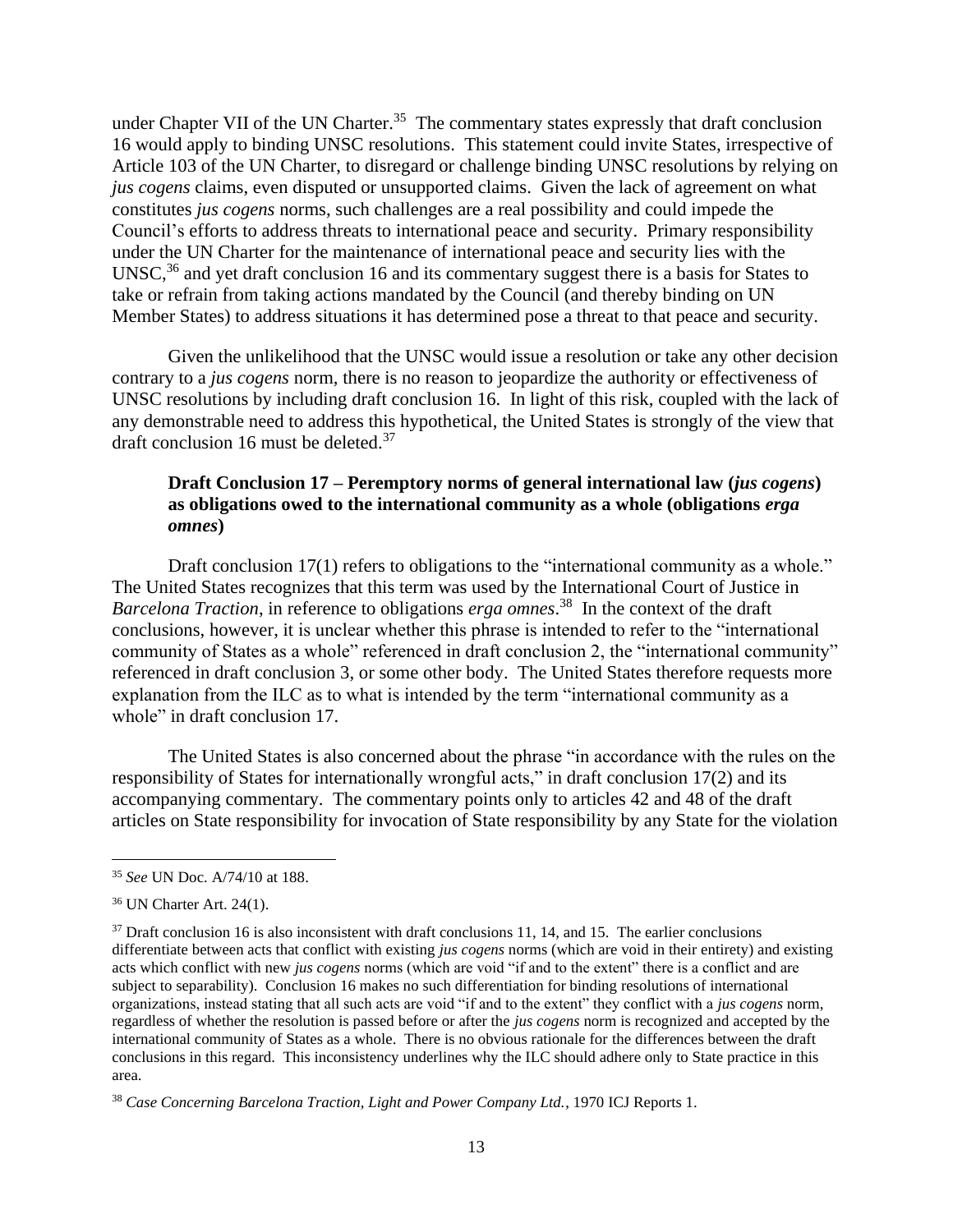of an obligation *erga omnes*. 39 But since the draft articles on State responsibility are not binding and States may have differing views as to the applicability of particular articles, it is inappropriate to address them in the commentary as the "rules" referenced in draft conclusion 17(2). The commentary should therefore be adjusted to make clear that the draft articles on State responsibility are not necessarily the "rules" referenced in draft conclusion 17, as they remain drafts that have not yet become subject to State agreement.

## **Draft Conclusion 18 - Peremptory norms of general international law (***jus cogens***) and circumstances precluding wrongfulness**

This draft conclusion is based on Article 26 of the draft articles on State responsibility. As explained in the commentary on the draft articles on State responsibility, "a genocide cannot justify a counter-genocide."<sup>40</sup> The United States agrees fully with this proposition.

Draft conclusion 18 presents, however, the same concern as draft conclusion 17, in referring to "rules on the responsibility of States." For the same reasons noted above, the United States requests that the commentary be adjusted to make clear that the draft articles on State responsibility are not necessarily the "rules" referenced in draft conclusion 17, as they are not subject to State agreement. In the alternative, the ILC could adhere more closely to the language in Article 26 of the draft articles on State responsibility. Draft conclusion 18 could thus be redrafted to provide that no circumstance "precludes the wrongfulness of any act of a State which is not in conformity with an obligation arising under a peremptory norm of general international law."

# **Draft Conclusion 19 - Particular consequences of serious breaches of peremptory norms of general international law (***jus cogens***)**

The United States strongly objects to draft conclusion 19.<sup>41</sup>

Draft conclusion 19 is framed in binding terms ("States shall cooperate…"), more appropriate for a draft article rather than a draft conclusion. 42 The violation of a *jus cogens*

 $42$  This language is taken almost verbatim from Article 41(1) of the draft articles on State responsibility, where the binding language carries some logic, as the draft articles may have been formally adopted by States as obligations. The United States does not view Article 41(1) of the draft articles on State responsibility as reflecting customary international law. The assertion of a supposedly binding obligation where none exists is particularly inappropriate in a draft "conclusion," as opposed to a draft article submitted for consideration by States for a treaty. *See* \_\_\_, *supra.*

<sup>39</sup> UN Doc. A/74/10 at 192.

<sup>&</sup>lt;sup>40</sup> Draft articles on the responsibility of States for internationally wrongful acts, with commentary, UN Doc. A/56/10, at 85.

<sup>41</sup> Article 19(1) delineates between "serious" breaches of *jus cogens* norms and other breaches of *jus cogens* norms, consistent with the draft articles on State responsibility. UN Doc. A/74/10 at 197. *Jus cogens* norms are of such a character than any breach should be considered "serious." Creating a division in the draft conclusions between "serious" and non-"serious" breaches sets up a dichotomy through which offending States may seek to excuse or downplay their non-"serious" breaches of *jus cogens* norms, while injured States may seek to describe every breach as "serious." The United States argued for deleting the entirety of Chapter III, on serious breaches of peremptory norms of general international law, from the draft articles on State responsibility, in part due to disagreement with the dichotomy between "serious" and non-serious breaches of *jus cogens*. *See* UN Doc. A/CN/4/515 at 69-71..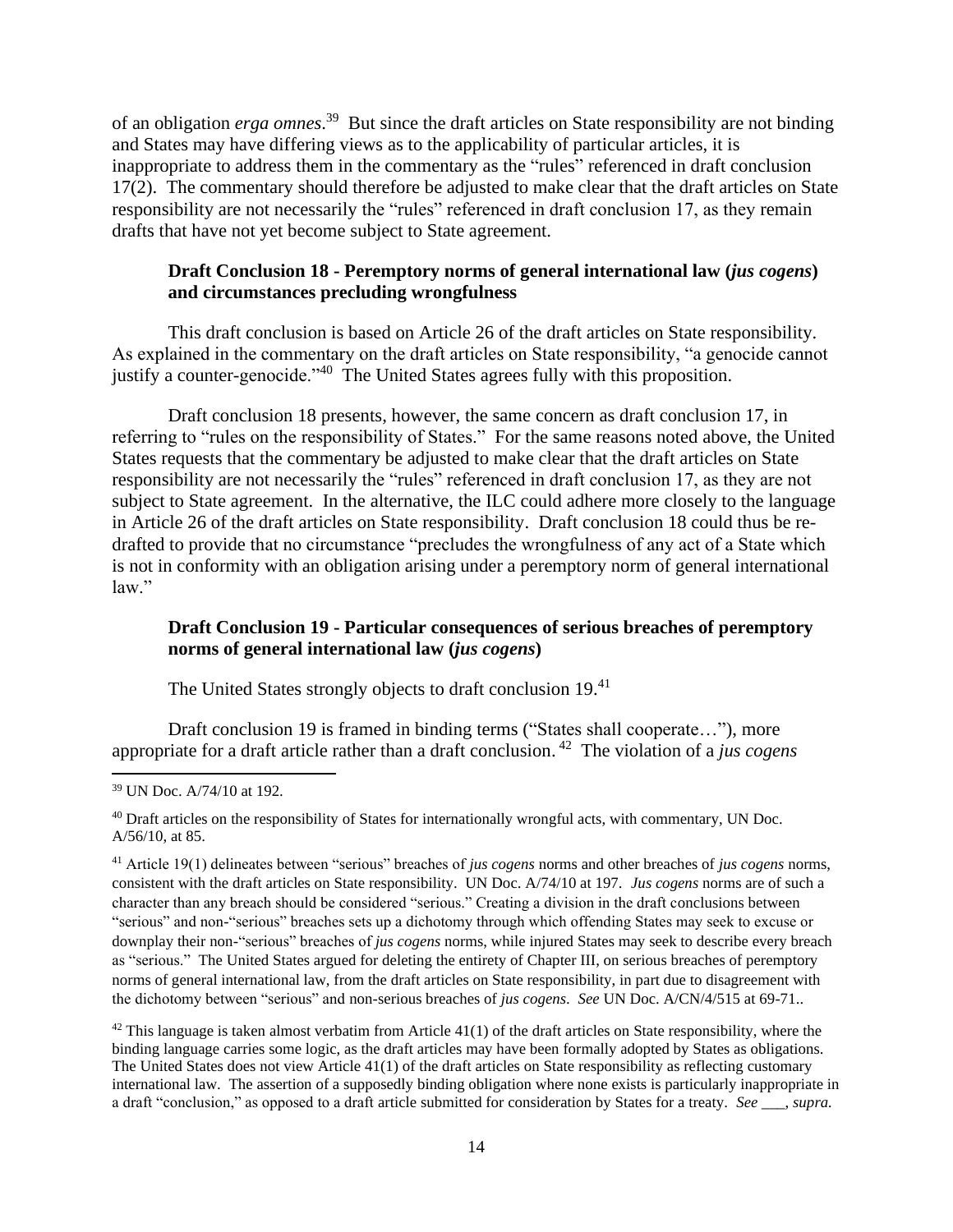norm may result in the responsibility of a State for an internationally wrongful act; however, there is no basis to assert that there is a binding obligation on non-breaching States to address the wrongful act, as there is neither a relevant rule of customary international law nor express agreement of States to accept such an obligation. The supposed obligations listed in the draft articles on State responsibility do not reflect customary international law; indeed, the United States and other States expressed strong disagreement with their inclusion in the draft articles on State responsibility.<sup>43</sup> The draft articles on State responsibility were not adopted as a treaty or convention. While *jus cogens* norms themselves may apply *erga omnes*, there is no *erga omnes*  obligation on non-breaching States to remedy the breach. There is thus no basis for listing these supposed obligations in binding terms in these draft conclusions.

The commentary on draft conclusion 19(1) relies heavily on the ICJ advisory opinions in *Legal Consequences of the Construction of a Wall in the Occupied Palestinian Territory*<sup>44</sup> and in Legal Consequences of the Separation of the Chagos Archipelago from Mauritius in 1965.<sup>45</sup> Each of these opinions referred to third-State obligations arising in relation to breach of an obligation *erga omnes*, but neither referred to such obligations in relation to a *jus cogens* norm. The ILC cannot rely on these cases to support an assertion that there now exist new obligations on non-breaching States to act on breaches of obligations *erga omnes* arising from peremptory norms. Other relevant legal sources – for example, the Genocide Convention – lack any language committing States to counteract violations of *jus cogens* norms committed by another State.

Finally, the United States is concerned about the use of the word "situation" in draft conclusion 19(2). We recognize that this subpart is taken verbatim from Article 41(2) of the draft articles on State responsibility, which provides that no State should recognize as lawful a situation created by a serious breach of a *jus cogens* norm, nor render aid or assistance in maintaining that situation. The intention of the use of "situation" is not otherwise described in the commentary. Applying the plain meaning of the word "situation," draft conclusion 19(2) is incorrect as a matter of law and practice, and could serve to undermine certain elements of international humanitarian law. States do recognize certain legal "situations" that are arguably created by a violation of a supposed *jus cogens* norm. For example, the ILC identifies, in the Annex to the draft conclusions, "the prohibition of aggression" as a *jus cogens* norm.<sup>46</sup> Often, when an act of aggression has taken place, it is followed by an armed conflict or an occupation. While those resulting situations may have resulted from illegal behavior, the state that committed the aggression must still adhere to their legal obligations that apply to parties to armed conflict or occupying powers. Although States may claim that the act of aggression that gave rise to the "situation" of armed conflict or occupation was a *jus cogens* violation, and therefore unlawful, they should also rightly recognize the resulting "situation" continues to have the legal status of armed conflict (so that the parties' obligations under international humanitarian law applies), or

<sup>43</sup> *See* UN Doc. A/CN/4/515 at 69-71.

<sup>44</sup> ICJ Reports 2004, 136.

<sup>45</sup> ICJ GL No. 169, para. 180 (2019).

<sup>46</sup> UN Doc. A/74/10 at 208.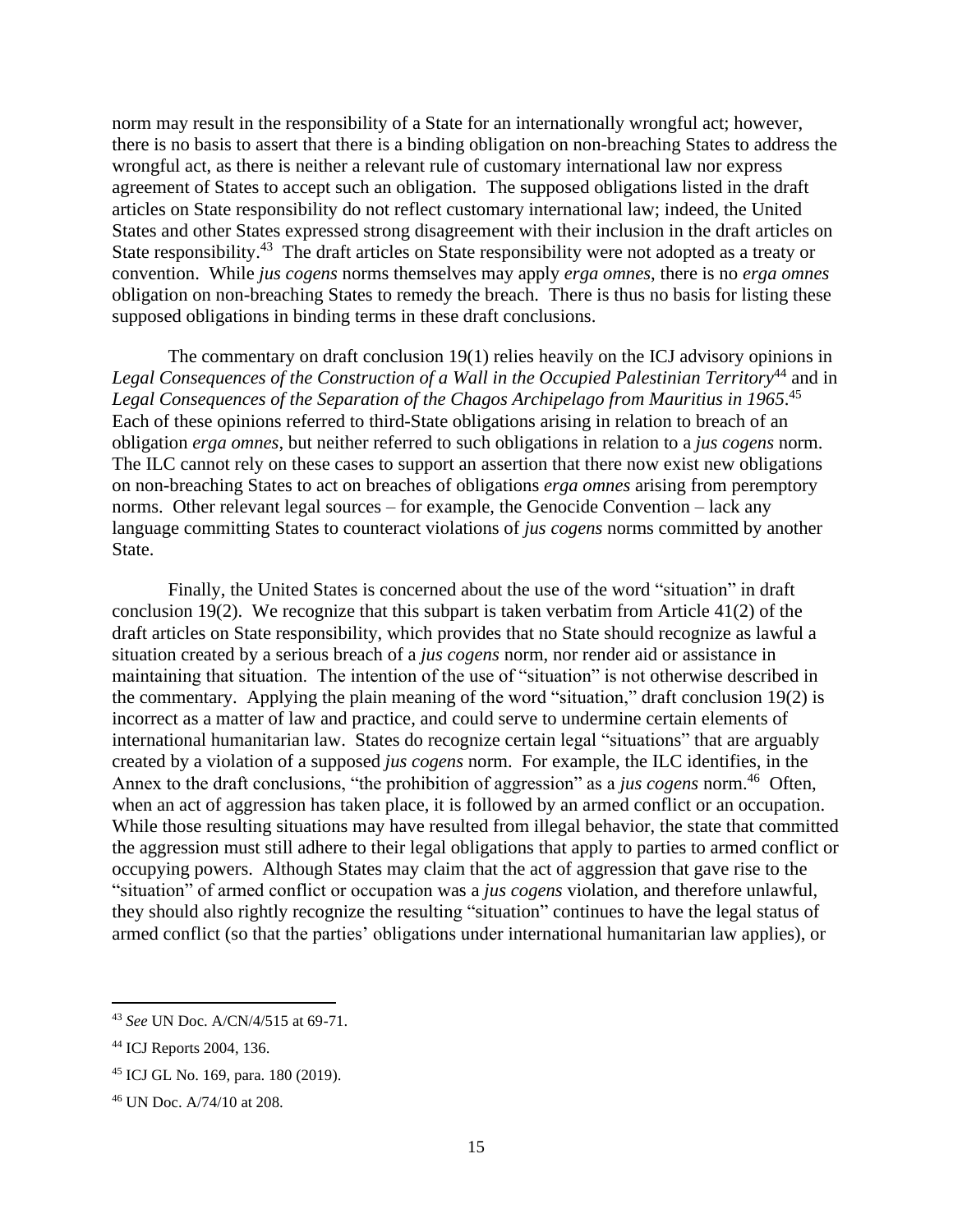occupation (so that the law of occupation applies), consistent with those relevant bodies of international law.

For the above reasons, the United States is strongly of the view that draft conclusion 19 must be deleted in its entirety.

### **Draft Conclusion 20 - Interpretation and application consistent with peremptory norms of general international law (***jus cogens***)**

The United States has no comments regarding draft conclusion 20.

### **Draft Conclusion 21 – Procedural Requirements**

Draft conclusion 21 should be deleted. There is no need for "procedural requirements" in a set of draft conclusions, as opposed to draft articles. For example, there are no procedural requirements in the CIL Conclusions even where, for example, the draft conclusions discuss a State's invocation of the persistent objector doctrine.<sup>47</sup>

Furthermore, draft conclusion 21 is written in ostensibly binding terms (e.g., draft conclusion 21(1) ("is to notify"); 21(3) ("are to seek"); and 21(4) ("may not carry out the measure")). As discussed with respect to draft conclusion 19 above, such language may be appropriate in a set of draft articles that could be formally adopted by States, but there is no basis for asserting in a draft conclusion that States have obligations that are not clearly derived from pre-existing treaty obligations or customary international law.

The commentary cites extensively to dispute resolution provisions in the VCLT.<sup>48</sup> but this reliance is clearly misplaced, as the VCLT is an agreement by which States agreed to certain procedures for disputes under that specific treaty. The dispute resolution provisions in the VCLT are not customary international law applying to *jus cogens* disputes, as the commentary to the draft conclusions itself recognizes.<sup>49</sup> Thus, there is no basis to include a dispute resolution clause cast in obligatory language in the draft conclusions. 50

Finally, the United States asserts that it is inappropriate to suggest in draft conclusion 21(4) and accompanying commentary that the ICJ is the preferred venue for resolution of disputes involving *jus cogens*, over all other possible means of interstate dispute settlement. Although many States may decide to submit bilateral disputes to the ICJ in cases for which that

<sup>47</sup> UN Doc. A/73/10, conclusion 15.

<sup>48</sup> UN Doc. A/74/10 at 200-201.

<sup>49</sup> UN Doc. A/74/10 at 201 ("[n]ot every aspect of the detailed procedure set forth in draft conclusion 21 constitutes customary international law."). As commentary footnote 914 makes clear, the dispute resolution provisions in the VCLT do not constitute customary international law, as 23 of the 116 VCLT States-Parties have made reservations to the dispute resolution framework.

<sup>&</sup>lt;sup>50</sup> In the commentary, it is claimed that in drafting conclusion 21, "the Commission had to ensure, on the one hand, that it did not purport to impose treaty rules on States that are not bound by such rules while, on the other hand, ensuring that the concerns regarding the need to avoid unilateral invalidation of rules was taken account of." UN Doc. A/74/10 at 201. The United States respectfully submits that the easiest way to achieve both ends is to omit any dispute resolution provisions altogether, as they are unnecessary in this document.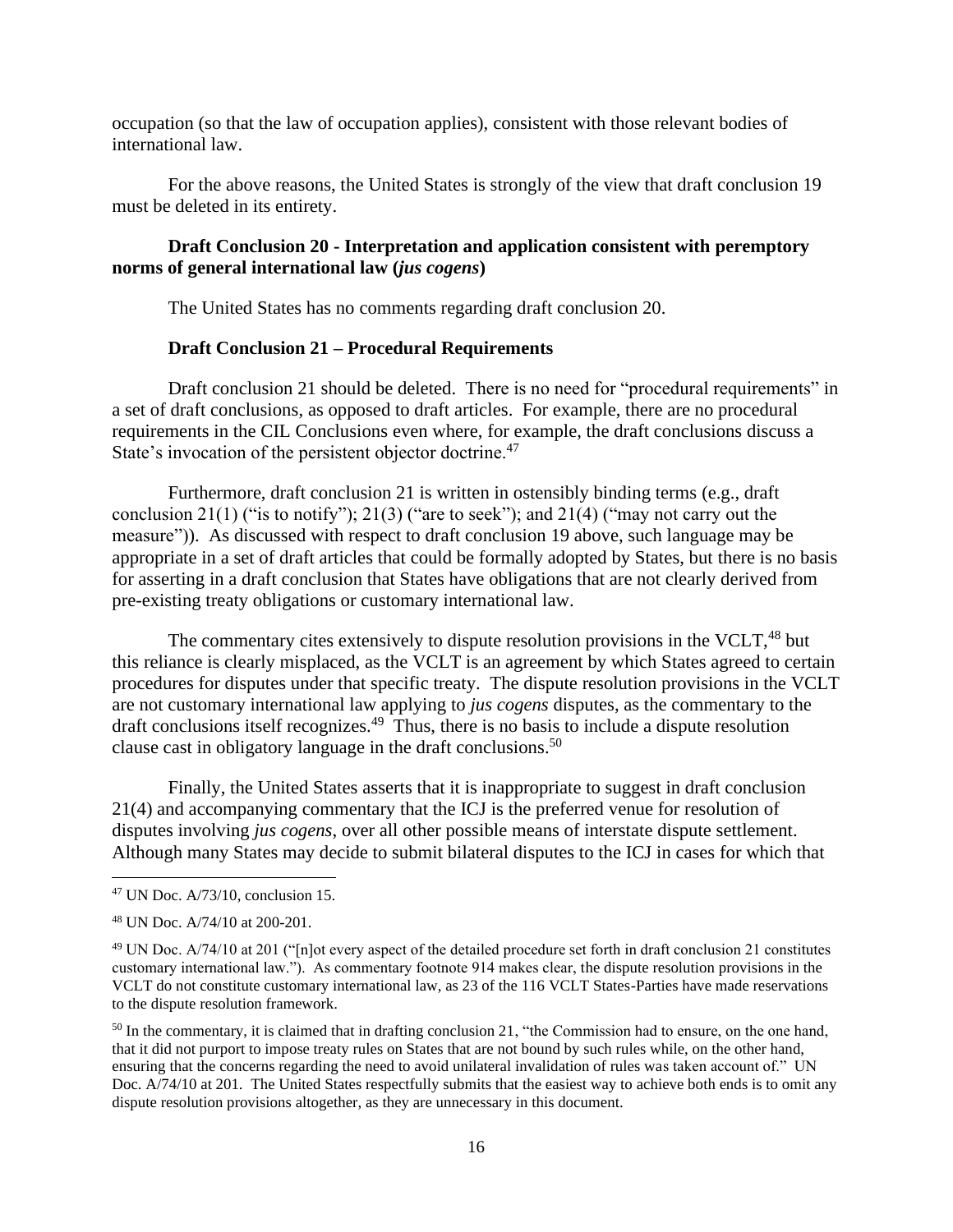court has jurisdiction,<sup>51</sup> as a matter of principle it is not the role of the ILC to make non-legal recommendations to States regarding the most appropriate venue for the peaceful resolution of disputes. $52$ 

## **Draft Conclusion 22 - Without prejudice to consequences that specific peremptory norms of general international law (***jus cogens***) may otherwise entail)**

The United States has no comments regarding draft conclusion 22.

### **Draft Conclusion 23 and Annex – Non-exhaustive list**

The United States reiterates its previously noted concerns about the non-exhaustive list proposed by draft conclusion 23 and the accompanying annex and is of the view that both should be deleted. 53

First, the methodology used to compile the list is inconsistent with the recognized standard for determining the existence of a *jus cogens* norm. This concern is particularly serious given that many may simply consult the list going forward to conclude that particular acts do or do not violate *jus cogens* norms. The criterion for inclusion on the annexed list is only that the ILC has previously referred to a norm as one of peremptory character. The list is nonetheless presented as being "without prejudice to the existence or subsequent emergence of other peremptory norms," which can be read as presupposing that the norms on the list have been properly included as peremptory norms. There is no analysis in the present draft conclusions as to whether any of these norms in fact meets the standard for *jus cogens* and, as discussed below, there are serious questions about whether some of them do.

Inevitably, questions will arise about why certain norms are included in this list and some, like piracy, are not, and whether the earlier ILC documents on which the draft conclusions rely accurately identified the *jus cogens* norms. Certainly, some of the items in this list are *jus cogens* norms, including most prominently the prohibition of genocide. We are not convinced, however, that other specific items on the list either should be included or are accurately described. For example, while the United States recognizes the right to self-determination, we question whether this right constitutes a *jus cogens* norm. The ILC itself has been inconsistent with respect to this conclusion, which is reflected in its lack of methodology when considering the status of the right to self-determination in prior projects. In this context, we note that, in discussing the status of the right to self-determination, the commentary obscures the distinction

<sup>&</sup>lt;sup>51</sup> In fact, in 1969, the United States stated its view that the ICJ should be the preferred venue for resolving claims involving *jus cogens*. *See* Statement of Legal Adviser John Reese Stevenson, Digest of International Law Vol. 14, at 278.

 $52$  Similarly, in paragraph 4 of the commentary to draft conclusion 19, the ILC provides its view that "the collective" system of the United Nations is the preferred framework for cooperative action" to address breaches of *jus cogens*  norms. UN Doc. A/74/10 at 195-196. As a general matter, the mode of international cooperation States might engage in the face of a *jus cogens* norm violation is a matter of policy and diplomacy, and is therefore inappropriate for an ILC work product.

<sup>53</sup> Statement of Marik A. String, Acting Legal Adviser, U.S. Department of State, October 29, 2019.